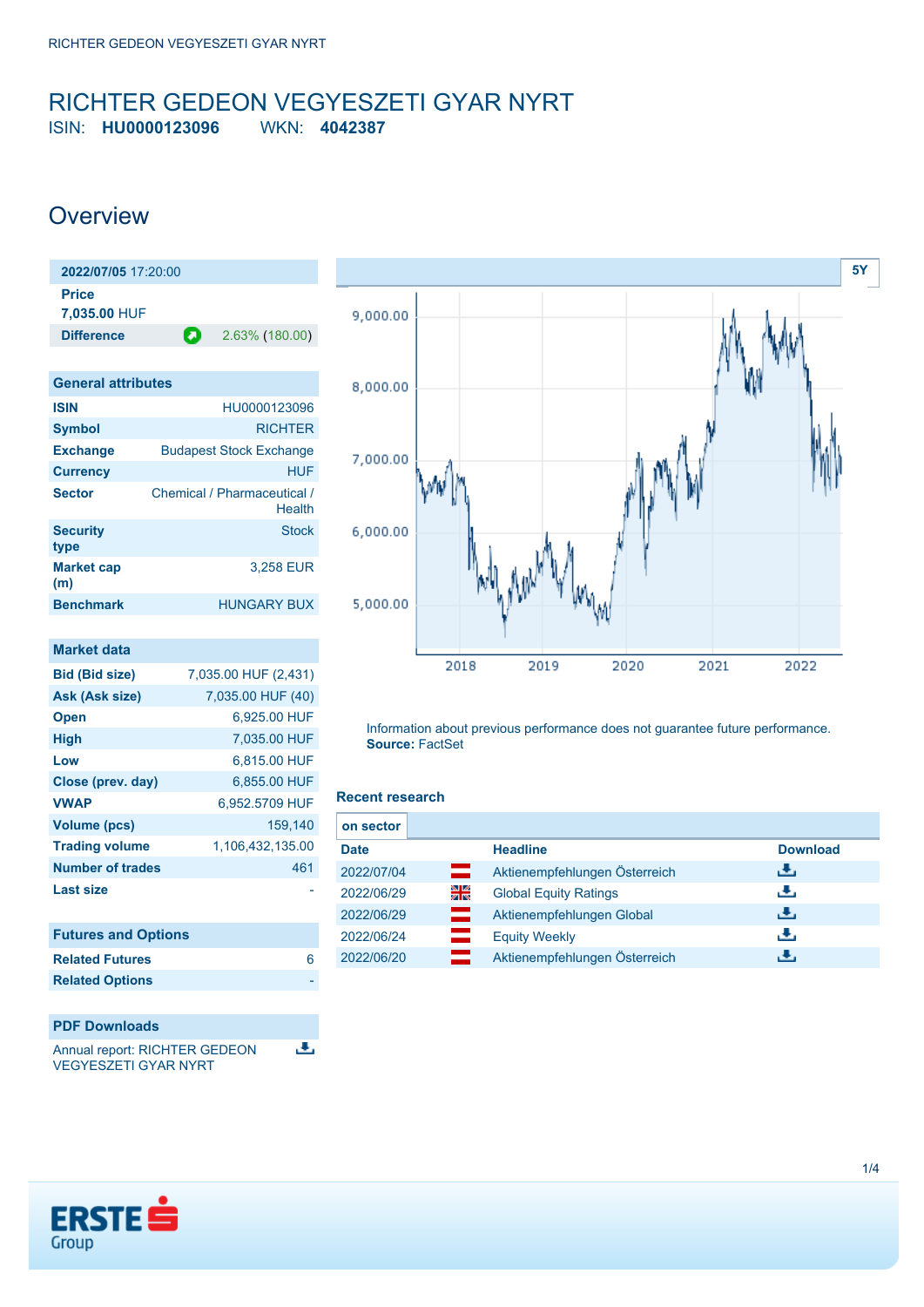# Details

**2022/07/05** 17:20:00 **Price**

**7,035.00** HUF

**Difference 2.63% (180.00)** 

| <b>General attributes</b> |                                       |
|---------------------------|---------------------------------------|
| <b>ISIN</b>               | HU0000123096                          |
| <b>Symbol</b>             | <b>RICHTER</b>                        |
| <b>Exchange</b>           | <b>Budapest Stock Exchange</b>        |
| <b>Currency</b>           | HUF                                   |
| <b>Sector</b>             | Chemical / Pharmaceutical /<br>Health |
| <b>Security</b><br>type   | Stock                                 |
| <b>Market cap</b><br>(m)  | 3,258 EUR                             |
| <b>Benchmark</b>          | HUNGARY BUX                           |

| <b>Market data</b>      |                      |
|-------------------------|----------------------|
| <b>Bid (Bid size)</b>   | 7,035.00 HUF (2,431) |
| Ask (Ask size)          | 7,035.00 HUF (40)    |
| <b>Open</b>             | 6.925.00 HUF         |
| <b>High</b>             | 7.035.00 HUF         |
| Low                     | 6,815.00 HUF         |
| Close (prev. day)       | 6,855.00 HUF         |
| <b>VWAP</b>             | 6,952.5709 HUF       |
| <b>Volume (pcs)</b>     | 159.140              |
| <b>Trading volume</b>   | 1.106.432.135.00     |
| <b>Number of trades</b> | 461                  |
| <b>Last size</b>        |                      |

| <b>Performance and Risk</b>          |                              |       |             |  |
|--------------------------------------|------------------------------|-------|-------------|--|
|                                      | 6M                           | 1Y    | 3Y          |  |
| Perf $(\%)$                          | $-19.83\% -11.01\% +33.49\%$ |       |             |  |
| <b>Perf (abs.)</b> -1,740.00 -870.00 |                              |       | $+1.765.00$ |  |
| <b>Beta</b>                          | 0.61                         | 0.62  | 0.67        |  |
| <b>Volatility</b>                    | 38.05                        | 29.83 | 28.21       |  |



Information about previous performance does not guarantee future performance. **Source:** FactSet

| <b>Price data</b>                           |                           |
|---------------------------------------------|---------------------------|
| Ø price 5 days   Ø volume 5 days (pcs.)     | 6,943.00 HUF (170,849)    |
| Ø price 30 days   Ø volume 30 days (pcs.)   | 7,041.83 HUF (186,263)    |
| Ø price 100 days   Ø volume 100 days (pcs.) | 7,147.50 HUF (279,605)    |
| Ø price 250 days   Ø volume 250 days (pcs.) | 7,995.16 HUF (237,903)    |
| <b>YTD High   date</b>                      | 8,935.00 HUF (2022/01/11) |
| <b>YTD Low   date</b>                       | 6,310.00 HUF (2022/03/07) |
| 52 Weeks High   date                        | 9,185.00 HUF (2021/08/23) |
| 52 Weeks Low   date                         | 6,310.00 HUF (2022/03/07) |

| All listings for RICHTER GEDEON VEGYESZETI GYAR NYRT            |                |                   |                         |                                    |                            |
|-----------------------------------------------------------------|----------------|-------------------|-------------------------|------------------------------------|----------------------------|
| Exchange $\bigoplus$                                            | <b>Date</b>    | <b>Time Price</b> |                         | <b>Trading</b><br>volume<br>(mio.) | <b>Number of</b><br>trades |
| <b>Stuttgart</b>                                                | 2022/<br>07/05 |                   | 08:07 17.00 EUR         | 0.00                               | 3                          |
| <b>Munich</b>                                                   | 2022/<br>07/05 |                   | 08:03 17.35 EUR         | 0.00                               | 1                          |
| <b>London Stock Exchange</b><br><b>European Trade Reporting</b> | 2022/<br>07/05 |                   | 17:00 5,040.00 HUF 0.00 |                                    | 1                          |
| <b>Frankfurt</b>                                                | 2022/<br>07/05 |                   | 08:03 16.74 EUR         | 0.00                               | 1                          |

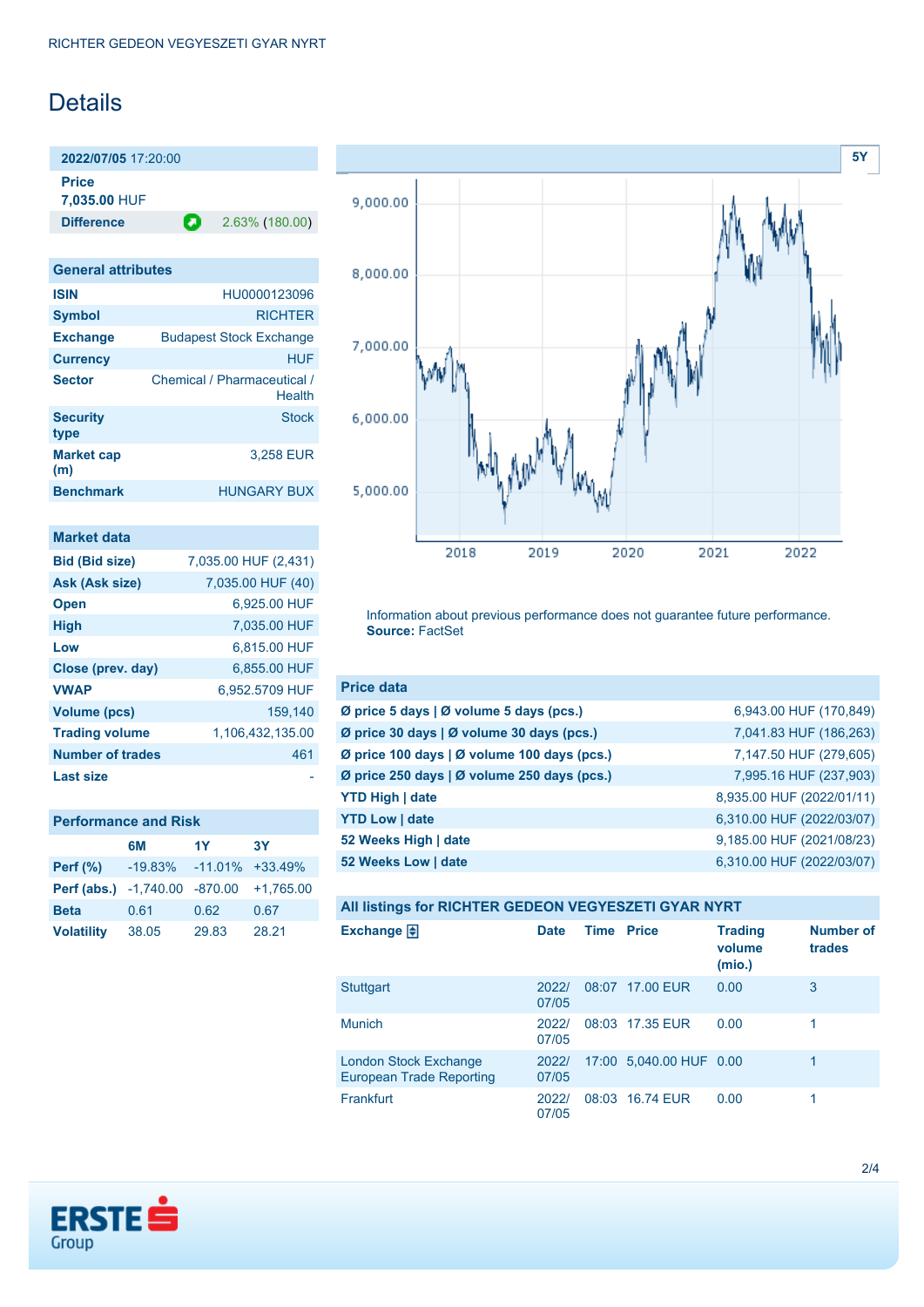| <b>FINRA other OTC Issues</b>  | 2022/<br>06/30 | 16:01 24.73 USD                   | 0.02 |     |
|--------------------------------|----------------|-----------------------------------|------|-----|
| <b>Budapest Stock Exchange</b> | 07/05          | 2022/ 17:20 7.035.00 HUF 1.106.43 |      | 461 |
| <b>Berlin</b>                  | 2022/<br>07/05 | 08:03 16.76 EUR                   | 0.00 |     |